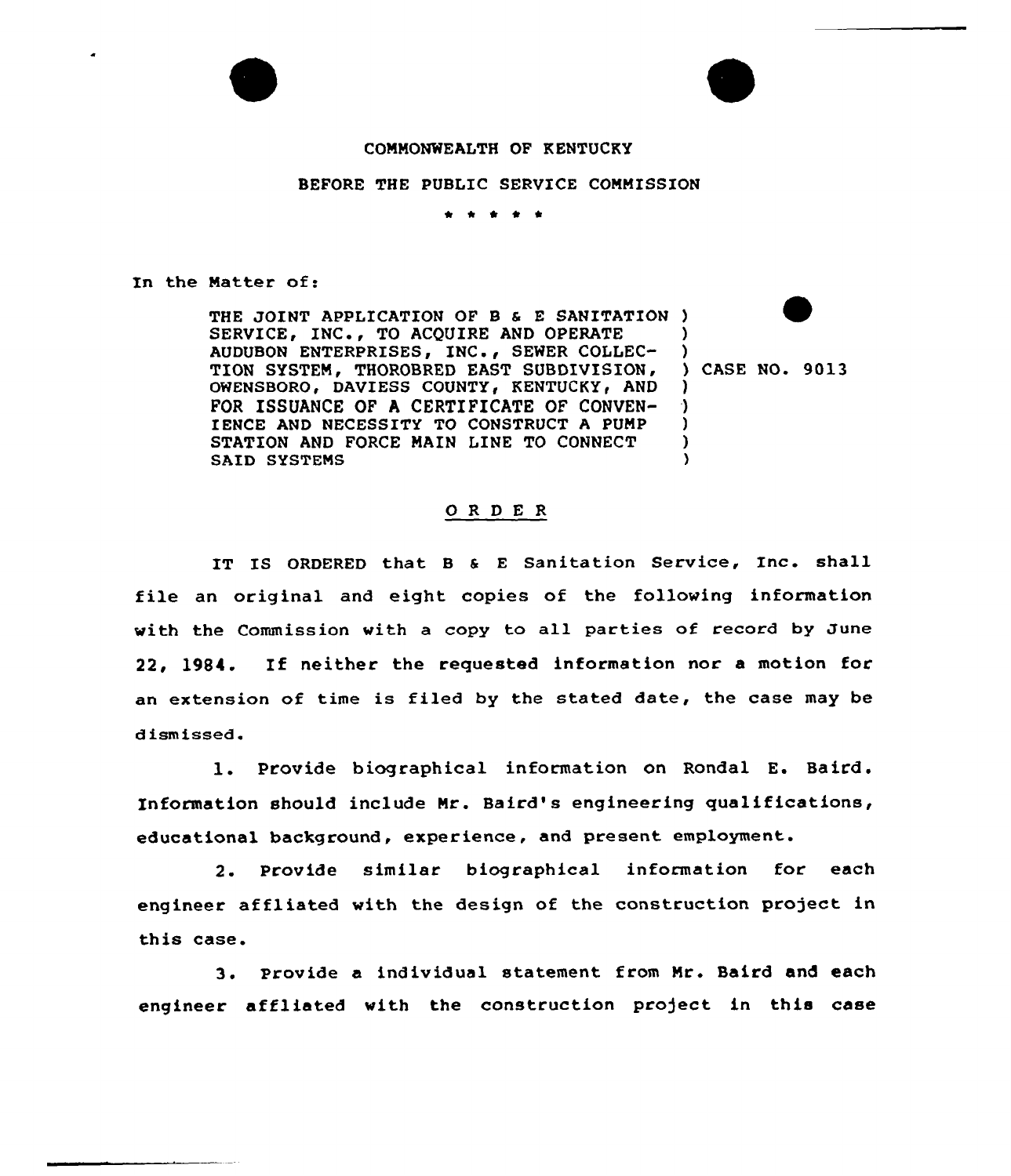which contains each engineer's notarized and personally certificated answers to the following questions:

> A. Are you a registered professional engineer in Kentucky? What is your Kentucky Registration Number? Are you registered in the branch of sanitary engineering2

In what branch are you registered?

- 8. Did you prepare the drawings and specifications for the sewage lift station and force main proposed in this case?
- C. What portion of the engineering design did you do?
- D. What engineering criteria did you use to design the construction proposed in this case2
- E. Are you familiar with "Recommended standards for sewage works" commonly called the "Ten States Standards?"
- F. Are you aware that the Ten States Standards recommend that a minimum flow velocity of <sup>2</sup> feet per second at design average flow be maintained in a sewage force main?
- G. Are you aware that the American Society of Civil Engineers' report of the task committee on engineering practice in the design of pipelines states that sewage force mains should normally be sized for flow velocities of <sup>3</sup> to <sup>6</sup> feet per second?
- 8. What will be the expected velocity in the proposed force main?

 $-2-$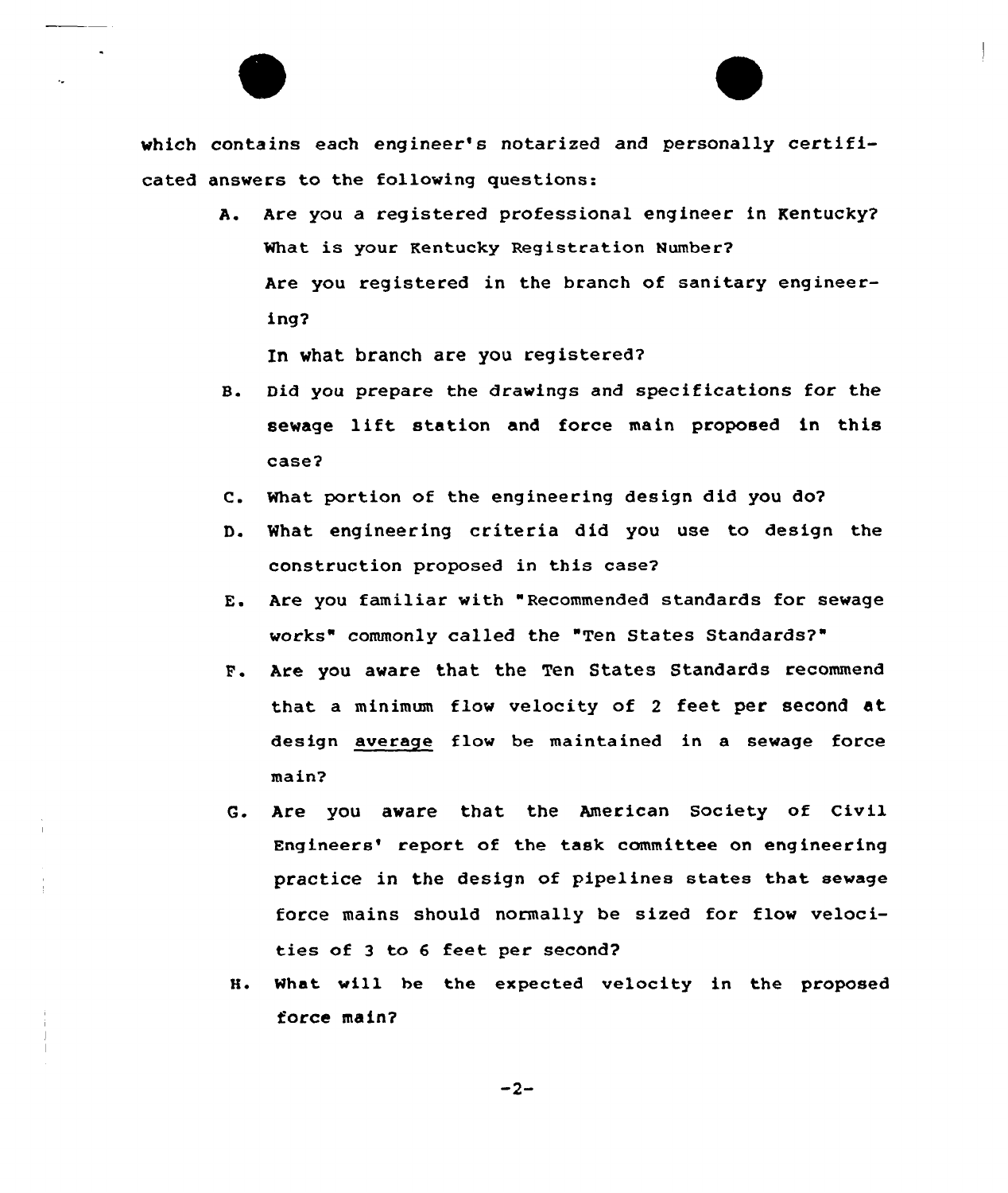

- J. How many gallons of sewage will it take to fill the proposed 11,200 feet of 10-inch force main?
- K. How many hours vill the sewage remain in the force main on a "typical" day?
- L. The Ten State Standards recommend that pumping stations pumping to treatment works be selected to operate at varying delivery rates to permit discharging sevage at approximately its rate of delivery to the pump station. Why doesn't the proposed pump station possess this ability?
- N. The Ten State Standards state that facilities for equalization of flovs and organic shock load shall be considered at all plants which are critically affected by surge loadings.

What will be the effect of the proposed hydrau1ic loading of approximately 600 G.P.N. of sewage on a plant with a nominal hydraulic capacity of 174 Q.P.N.? Why haven't flow equalization facilities been provided?

N. The Ten State Standards recommend that where there is an existing system, the volume of flows are to be determined by actual measurement. At least one year'8 data should be used to determine: annual average daily flow; minimum daily flow; wet-weather peak flows; wet weather flows of 7-day duration; peak hourly flows; and industrial water flows.

 $-3-$